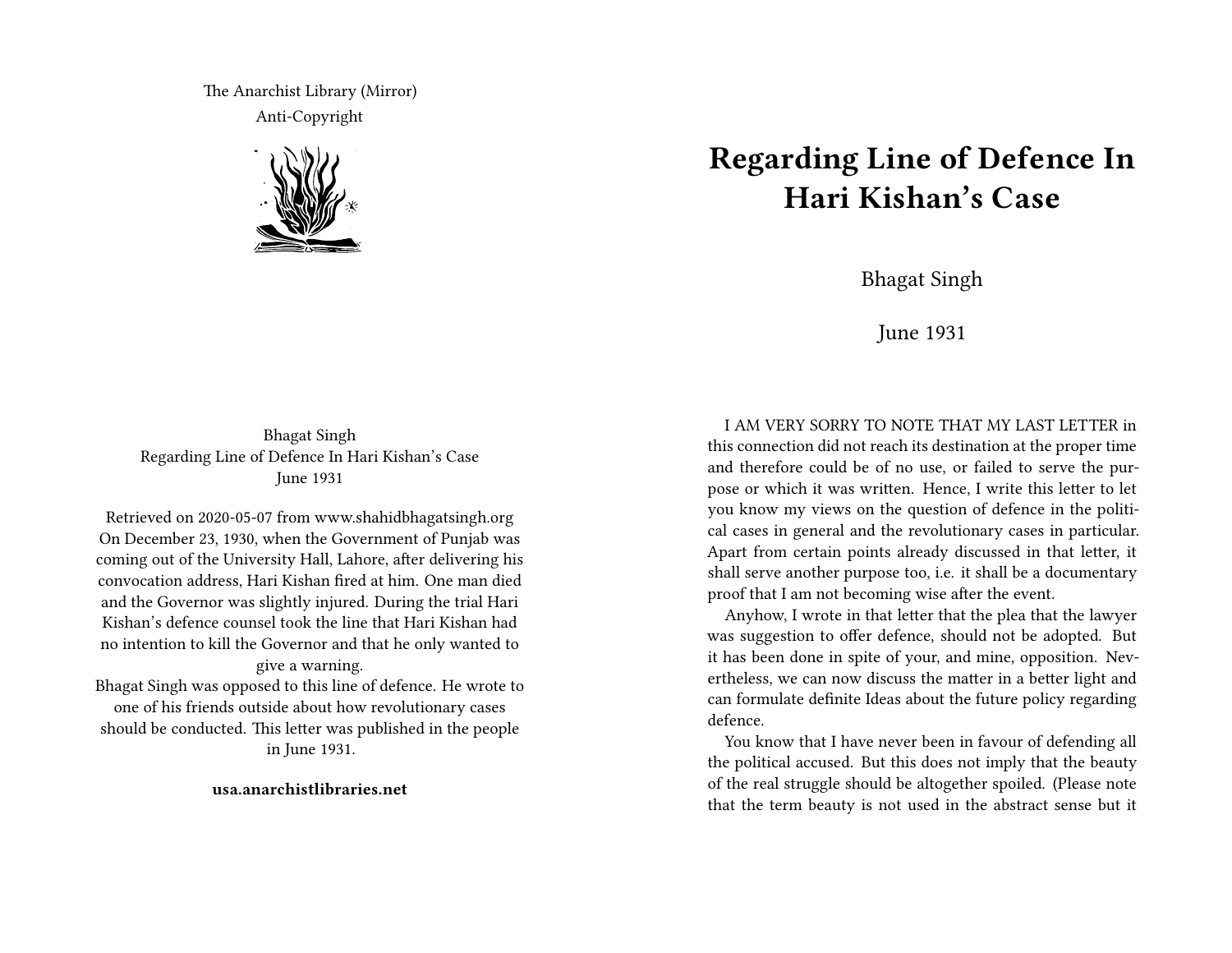means the motive that actuated a particular action). When I say that all the politicals should always defend themselves, I say it with certain reservations. It can be cleared by just one explanation. A man does an act with a certain end in view. After his arrest the political significance of the action should not be diminished. The perpetrator should not become more important than the action itself. Let us further elucidate it with the help of the illustration. Mr. Hari Kishan came to shoot the Governor. I don't want only to discuss the ethical side of the action. I want only to discuss the political side of the case. The man was arrested. Unfortunately, some police official had died in the action. Now comes the question of the defence; well, when fortunately the Governor had escaped there could be a very beautiful statement in his case, i.e., the statement of actual facts as was made in the lower court. And it would have served the legal purpose too. The wisdom and ability of the lawyer depended on his interpretation of the cause of the Sub-Inspector's death. What did he gain by saying that he did not intend to kill the Governor and only wanted to warn him, and all that sort of thing? Can any sensible man imagine even for a moment the possibility of such a design? Had it any legal value? Absolutely none. Then, what was the use of spoiling the beauty of not only the particular action but also the general movement? Warning and futile protests cannot go on forever. The warning has once been given long ago. The revolutionary struggle had begun in right earnest so far as the strength of the revolutionary party allowed. Viceroy's train action was neither a test nor a warning. Similarly, Mr. Hari Kishan's action was part of the struggle itself, not a warning. After the failure of the action, the accused can take it in purely sportman-like spirit. The purpose having been served he ought to have rejoiced in the lucky escape of the Governor. There is no use of killing any one individual. These actions have their political significance in as much as they serve to create a mentality and an atmosphere which shall be very necessary to the final struggle.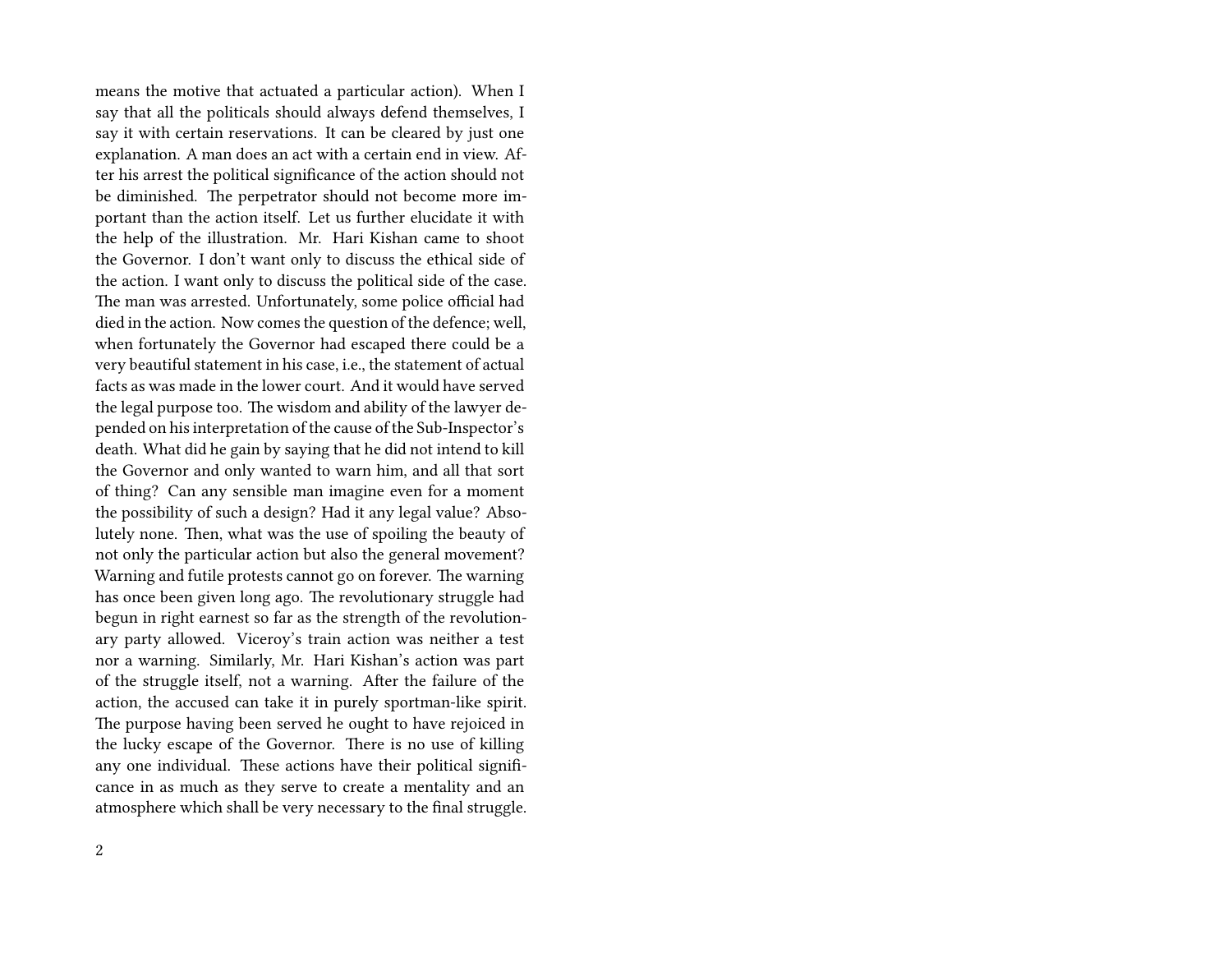That is all. Individual actions are to win the moral support of the people. We sometimes designate them as the 'propaganda through deed'.

Now, the people should be defended but subject to the above consideration. This is after all a common principle that all the contending parties always try to gain more and to lose less. No general can ever adopt a policy in which he may have to make a greater sacrifice than the gain expected. Nobody would be more anxious to save the precious life of Mr. Hari Kishan than myself. But I want to let you know that the thing which makes his life precious should by no means be ignored. To save the lives at any cost , is not our policy. It may be the policy of the easy-chair politicians, but it is not ours.

Much of the defence policy depends upon the mentality of the accused himself. But if the accused himself is not only afraid of shrinking but is as enthusiastic as ever, than his work for which he risked his life should be considered first, his personal question afterwards. Again, there may be some sort of confusion. There may be cases where the action is of no general importance in spite of its tremendous local value. There the accused should not be sentimental as to admit the responsibility. The famous trial of Nirmal Kant Rai would be the best illustration.

But in cases like the where it is of such political importance, the personal aspect should not be attached greater value than the political one. If you want to know my frank opinion about his case, let me tell you frankly that it is nothing short of the political murder of an incident of historic importance at the altar o professional (legel) vanity.

Here I may point out one thing more, that the people responsible for this strangulation of the case, having realised their blunder and having become wise after the event in not daring to shoulder their responsibility, are trying to belittle the beauty of the marvellous character of our young comrade. I